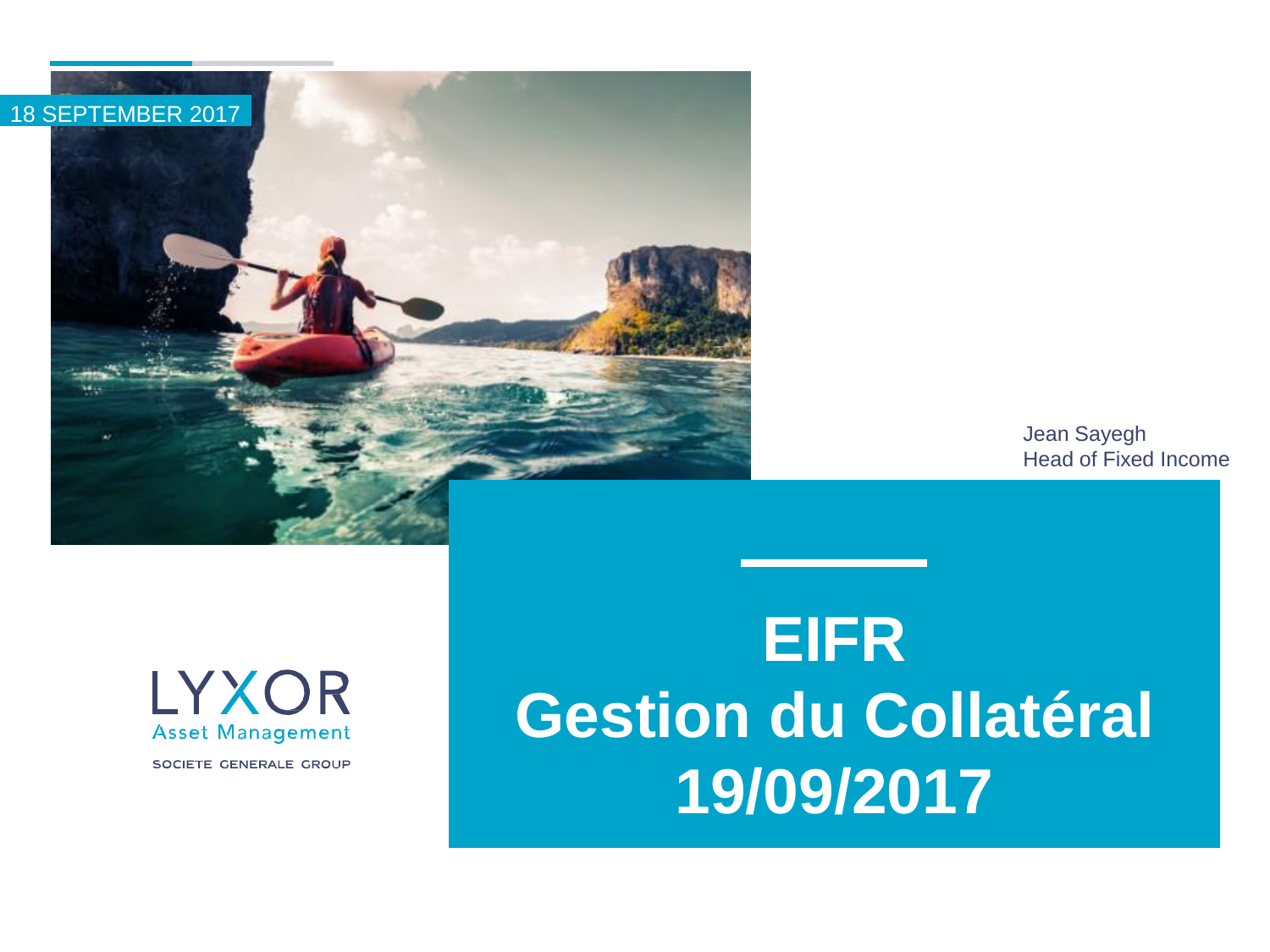## Investor challenges

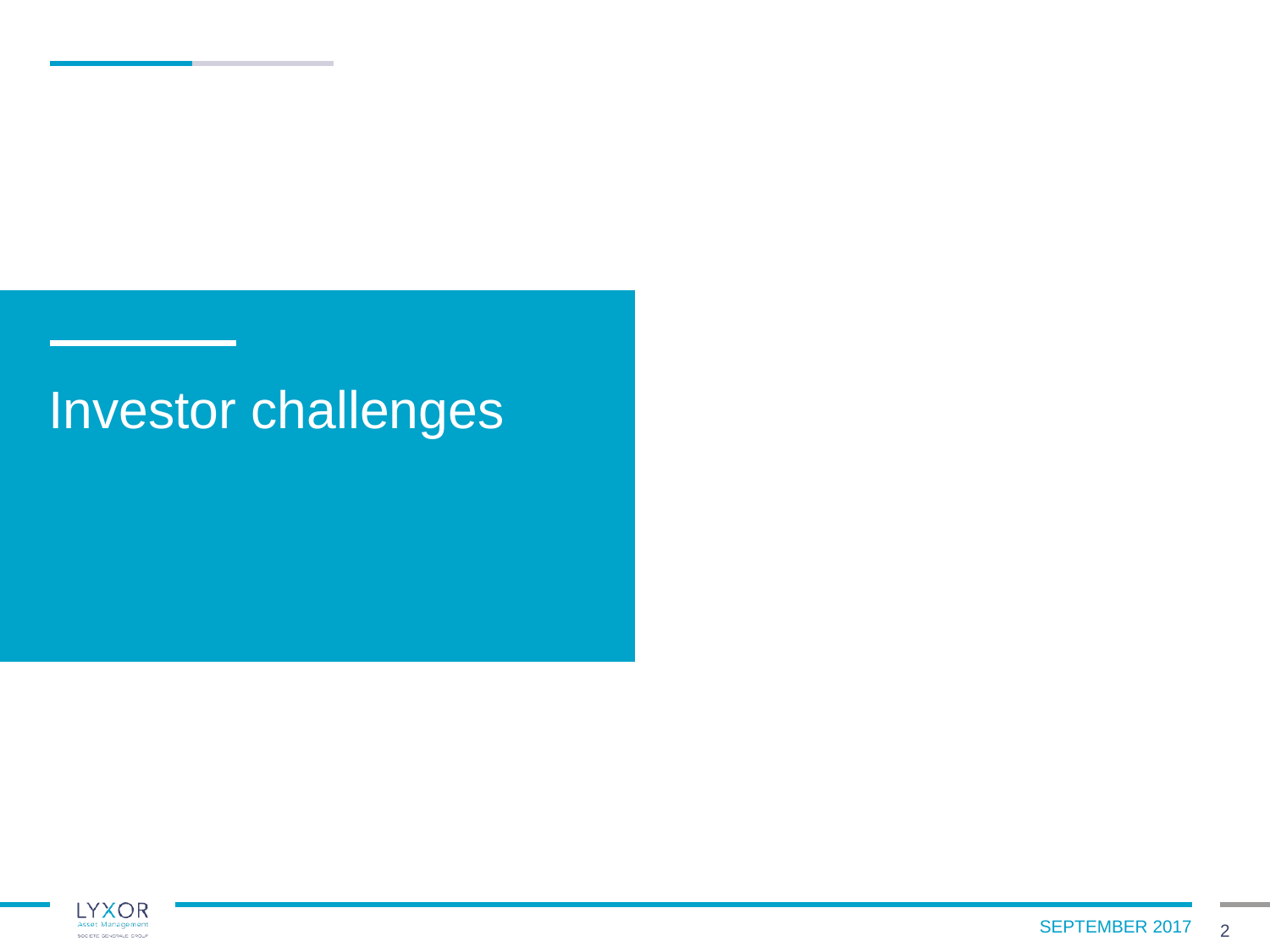### **LOOSE MONETARY POLICIES ENDING Yields will rise**

**LYXOR** Asset Manageme BOORTE OENERALE CROIN



3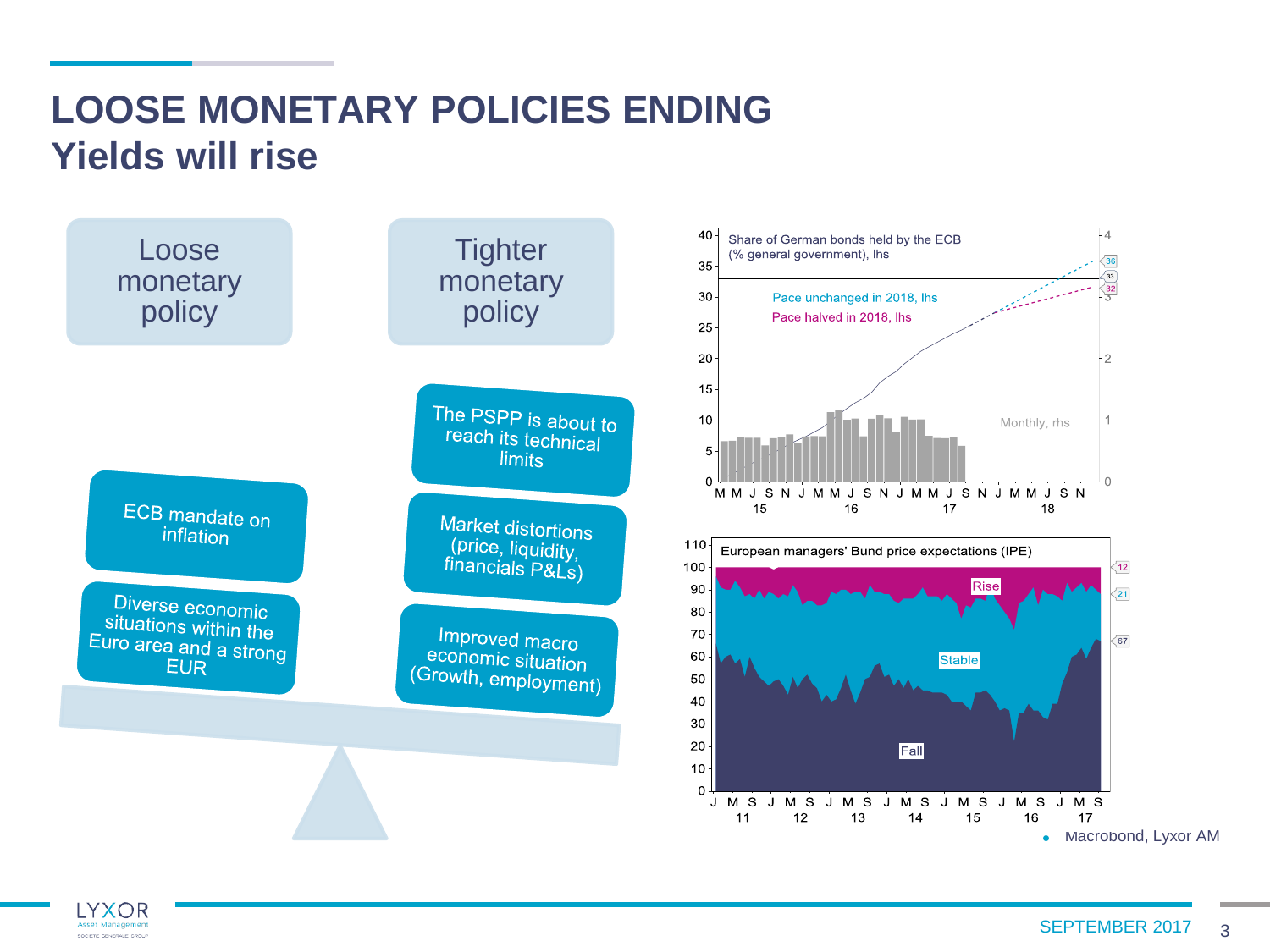### **INVESTOR REQUIREMENTS FOR COLLATERAL Managing the risk**



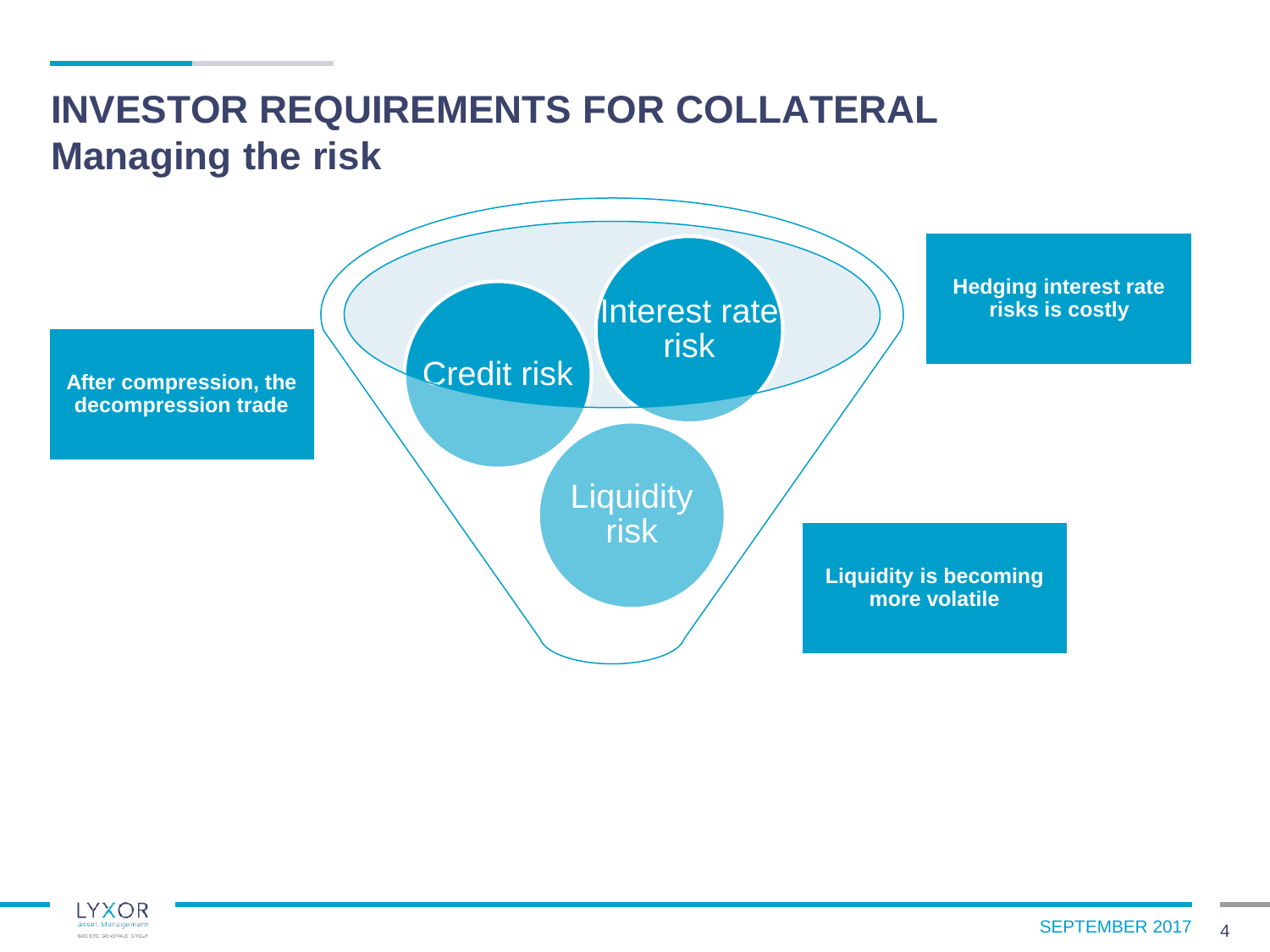#### **AVAILABLE COLLATERAL IS SCARCE AND EXPENSIVE**

- •ECB Depo rate at -40 bps •Investors are submitted to additional charges
- •High quality assets are at least as expensive
- •High quality assets circulation is hampered



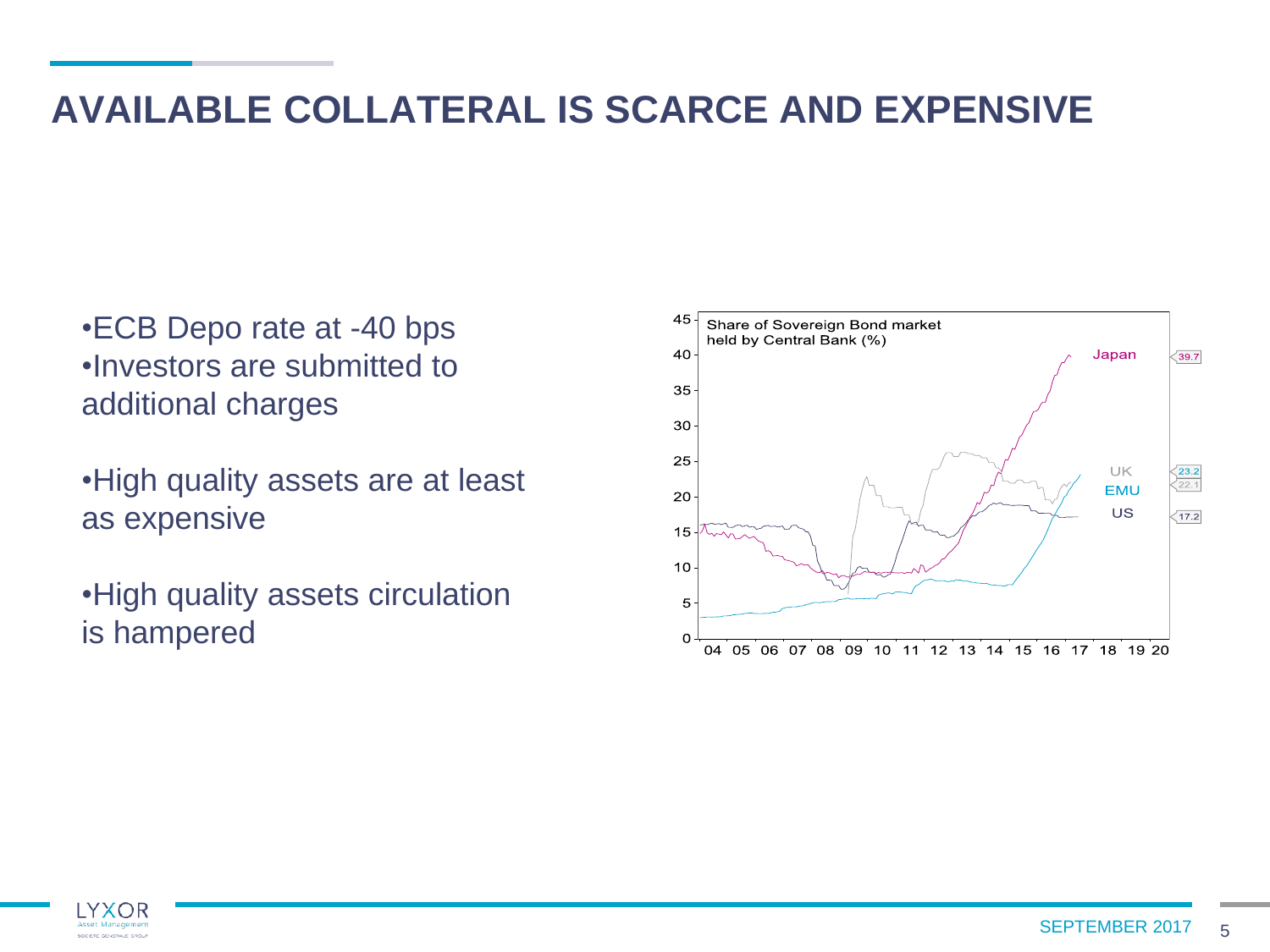High Quality Liquid Assets Funds, a solution to investor's problems

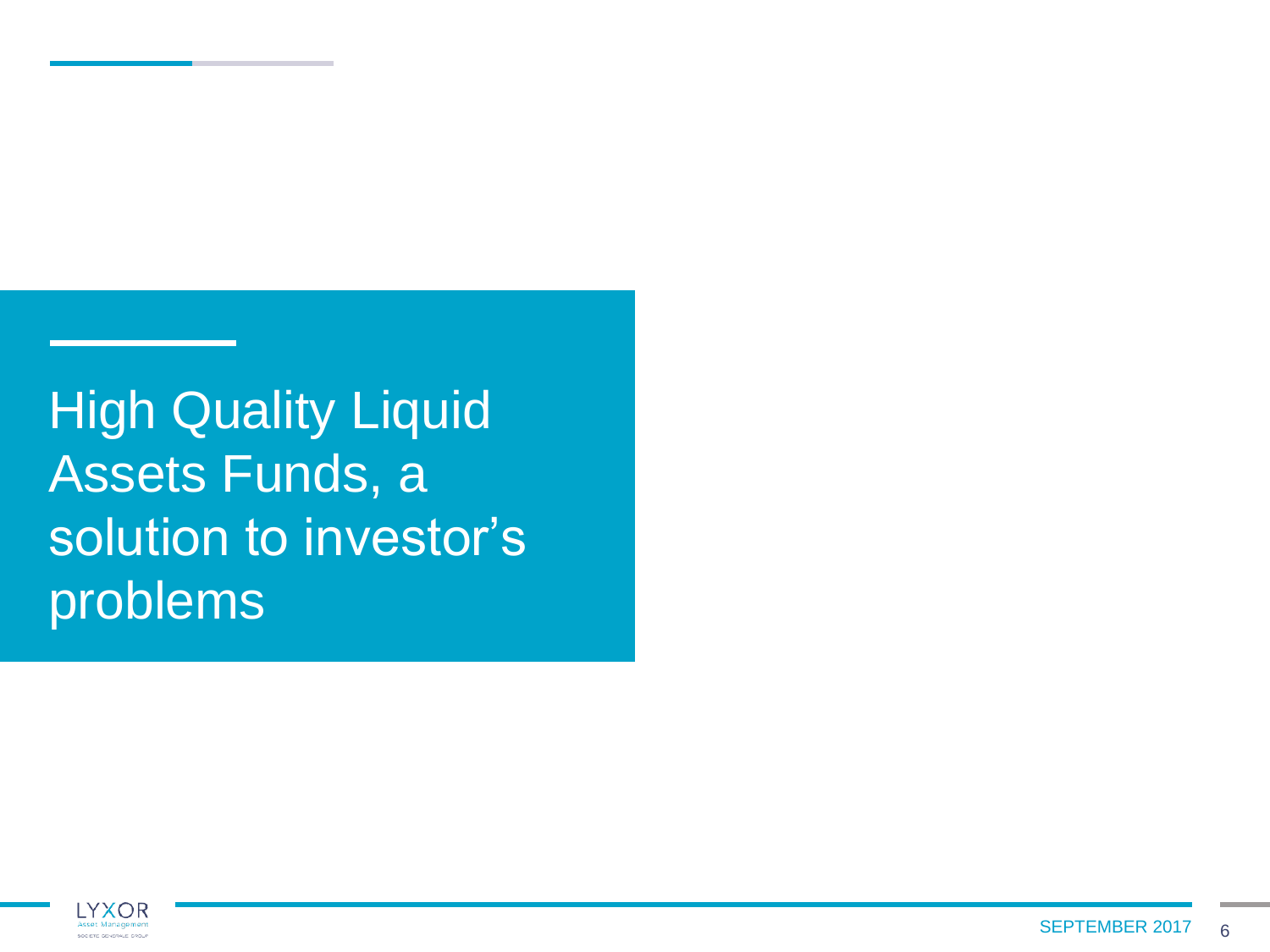#### **HQLA IN BRIEF**

**LCR RATIO** HQLA fund management is based on cautious management strategies developed by asset managers to comply with LCR regulations

|                                                                                   |                       |                       |                                                                                                   | <b>DATE</b>                  | <b>RATIO</b>                        |                                      |  |
|-----------------------------------------------------------------------------------|-----------------------|-----------------------|---------------------------------------------------------------------------------------------------|------------------------------|-------------------------------------|--------------------------------------|--|
| <b>High Quality Liquid Assets</b><br>Net Cash Outflows over 30 days (Stress Test) |                       |                       |                                                                                                   | Oct 2015                     | $LCR > 60\%$                        |                                      |  |
|                                                                                   |                       |                       |                                                                                                   | Jan 2016                     | LCR > 70%                           |                                      |  |
|                                                                                   |                       |                       |                                                                                                   | Jan 2017                     | $LCR > 80\%$                        |                                      |  |
|                                                                                   |                       |                       |                                                                                                   | <b>Jan 2018</b>              | $LCR > 90\%$                        |                                      |  |
|                                                                                   |                       |                       |                                                                                                   | Jan 2019                     | LCR > 100%                          |                                      |  |
| <b>LIMITS</b>                                                                     |                       |                       |                                                                                                   | <b>HAIRCUT AND RWA</b>       |                                     |                                      |  |
|                                                                                   |                       |                       |                                                                                                   |                              |                                     |                                      |  |
| <b>LEVEL</b>                                                                      | 1 <sup>ST</sup> LIMIT | 2 <sup>ND</sup> LIMIT | <b>EXAMPLES</b>                                                                                   | <b>EXAMPLE</b>               | <b>HAIRCUT</b>                      | RWA <sup>1</sup>                     |  |
|                                                                                   |                       |                       | • Central bank deposit<br>• All EU gov. bonds                                                     | <b>Central Bank Deposits</b> | 0%                                  | $0\%$                                |  |
|                                                                                   |                       |                       | • Non-EU gov. bonds (min.<br>rating AA-)<br>• Certain covered bonds<br>• Non-EU gov. bonds (A+ to | Government & Supranationals  | 0%                                  | 0% (min. AA-)                        |  |
|                                                                                   |                       |                       |                                                                                                   | Government agencies          | $0\%$ (level 1) or<br>15% (level 2) | $0\%$ (level 1) or<br>20% (level 2a) |  |
| 2a                                                                                |                       |                       | $A-$<br>• Corporate bonds (AA min)                                                                | <b>Corporate Bonds</b>       | 15% (level 2a) /<br>50% (level 2b)  | 20% (min. AA-)                       |  |
|                                                                                   | 40% max.              | 15%                   | • RMBS<br>• Corporate bonds (A+ and<br>BBB-)<br>• Equity                                          | Equities                     | 50%                                 | 100% - 300%<br>(publicly traded)     |  |
| 2 <sub>b</sub>                                                                    |                       |                       |                                                                                                   | <b>CIUs</b>                  | $+5%$                               | See above                            |  |

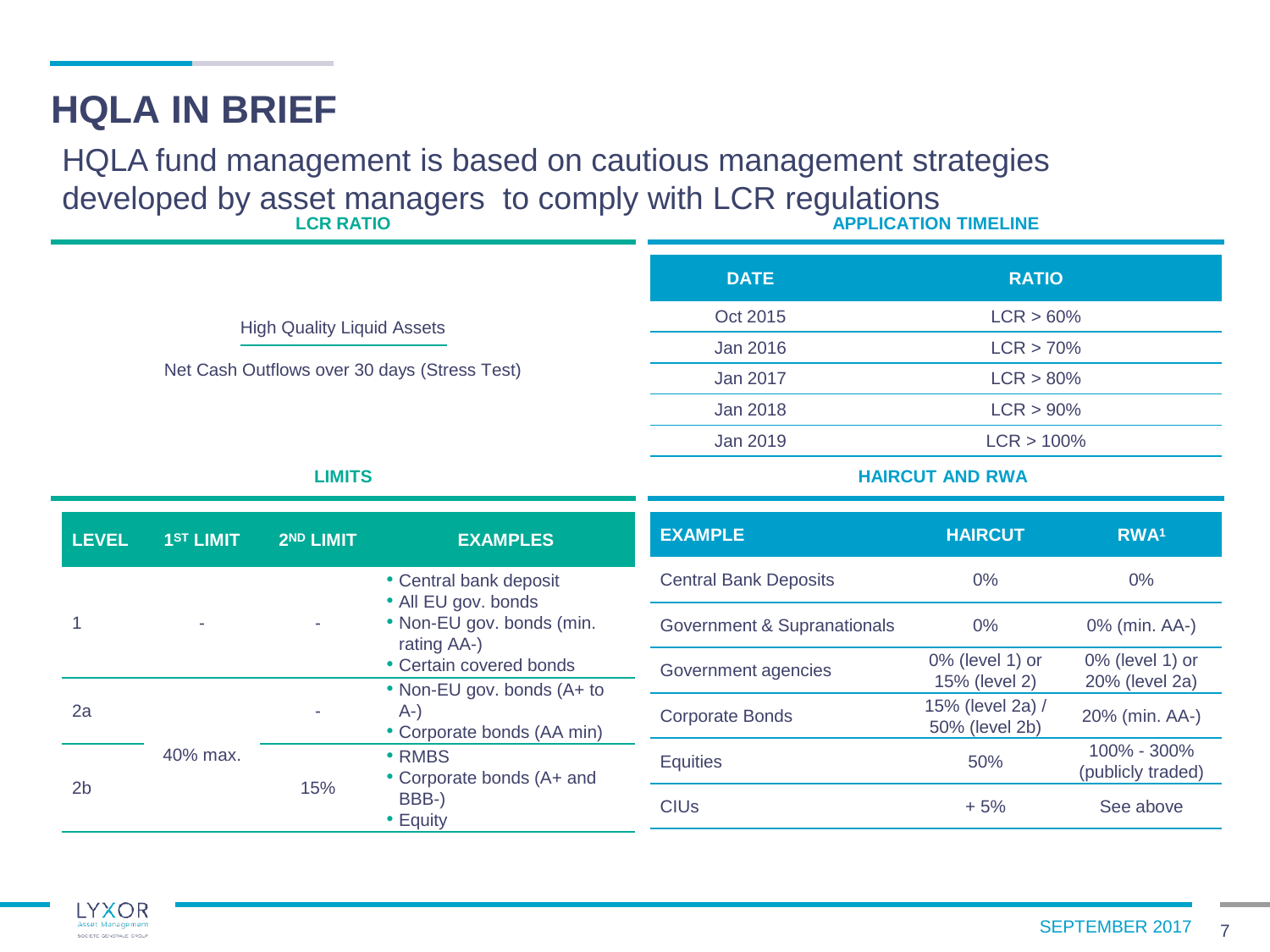#### **MANAGING INTEREST RATE RISK**

- Asset managers have at their disposal multiple tools to hedge interest rate risk. Many offer multiple hedging strategies for interest rate & inflation.
- The decision to secure one's portfolio is costly and thus not taken in certain cases.
- Managing interest risk should be associated to a management process for it not to destroy performance.

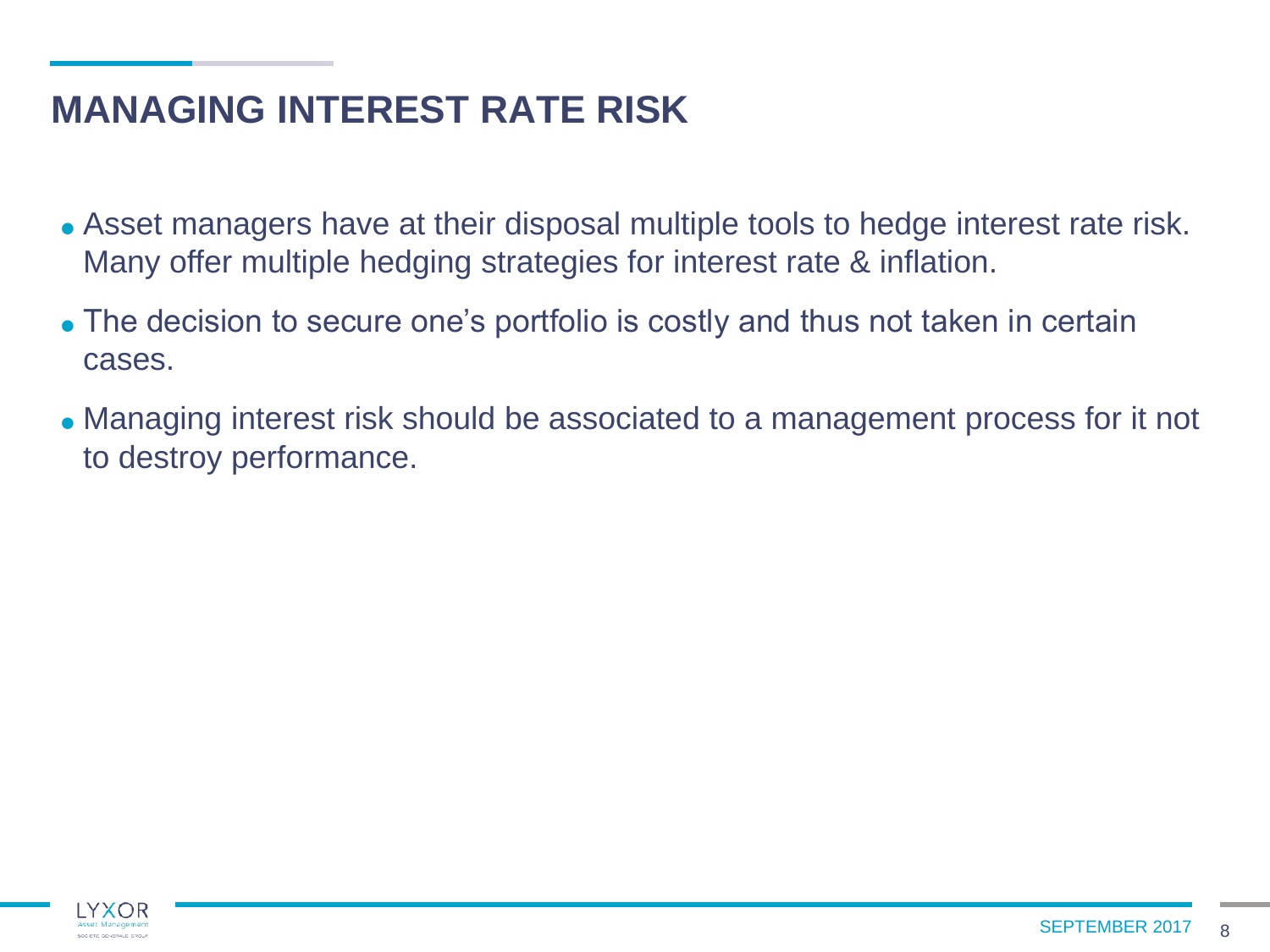#### **MANAGING CREDIT RISK Risk based allocation**





are pre-set per country to match risk budgets

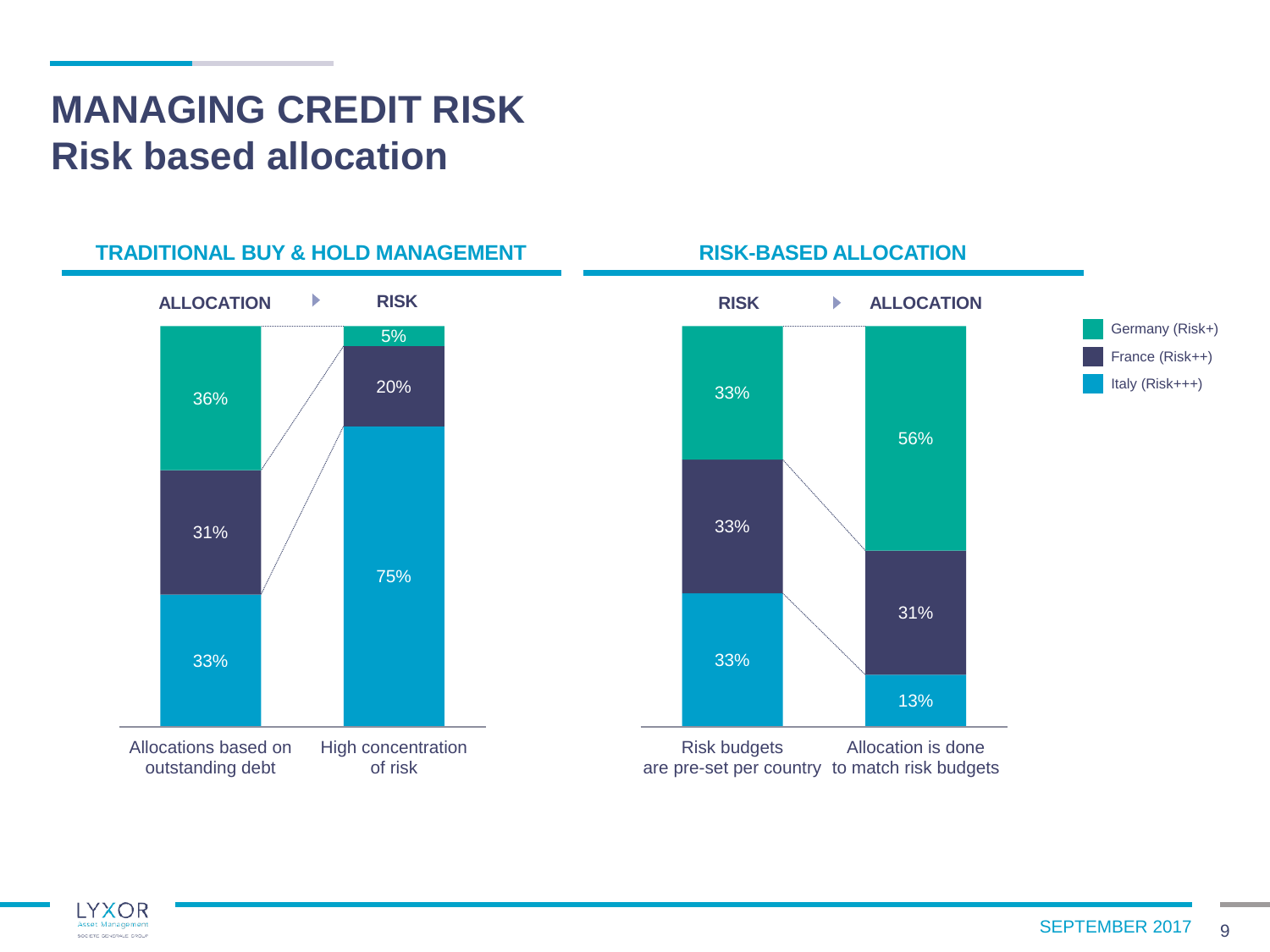#### **MANAGING CREDIT RISK Risk reward optimization**

- Taking into account credit risk and decompression impact goes through risk/expected return analysis
- Expected return is composed of :
	- Carry
	- Richness
	- Roll Down
	- Expectations
- The items composing the expected return could have divergent impacts

| <b>10YRS BONDS</b> | Carry |       | <b>Roll Down Expectations</b> | <b>Richness</b> | <b>Total</b> | <b>Volatility</b> |
|--------------------|-------|-------|-------------------------------|-----------------|--------------|-------------------|
| <b>GERMANY</b>     | 0.41% | 1.53% | $-2.65%$                      | 0.00%           | $-0.72%$     | 4.65%             |
| <b>FRANCE</b>      | 0.69% | 1.46% | $-2.66%$                      | 0.00%           | $-0.51%$     | 5.37%             |
| <b>ITALY</b>       | 1.89% | 2.11% | $-4.46%$                      | $-0.25%$        | $-0.70%$     | 6.70%             |
| <b>SPAIN</b>       | 1.58% | 1.62% | $-3.57%$                      | $-0.04%$        | $-0.40%$     | 5.79%             |

• Key elements to decide and time your action

Bloomberg, Lyxor AM

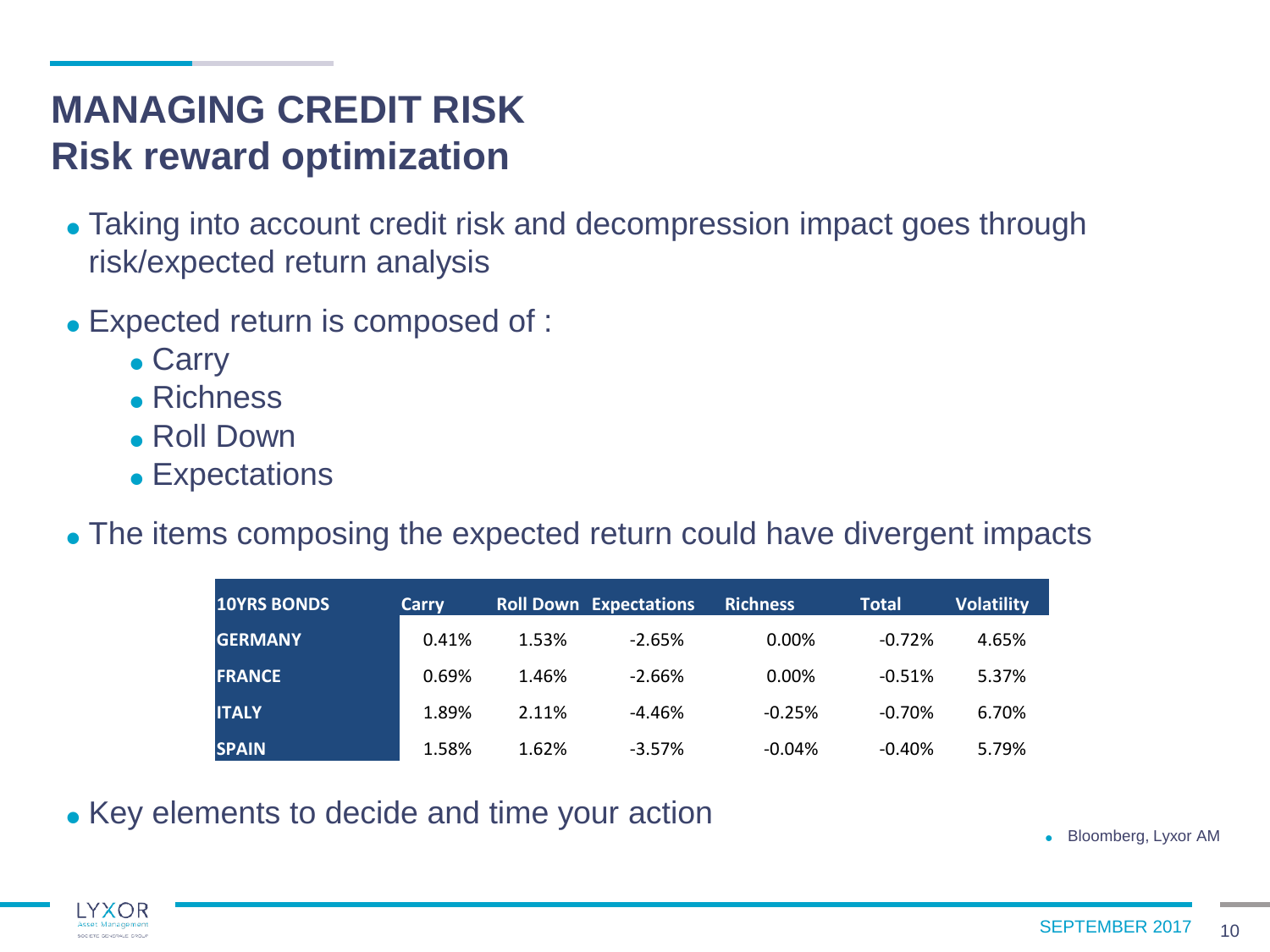#### **MANAGING LIQUIDTY RISK Measuring the evolution of trading intentions**



To do that you might act on either of them



- •3 months extraction, 191 000 messages analyzed from the sent by our counterparts
- •Analyzes counterpart positioning and willingness to trade
- •Analyzes liquidity over various investment horizons and asset classes

Lyxor AM



**ASSETS** 

**LIABILITY**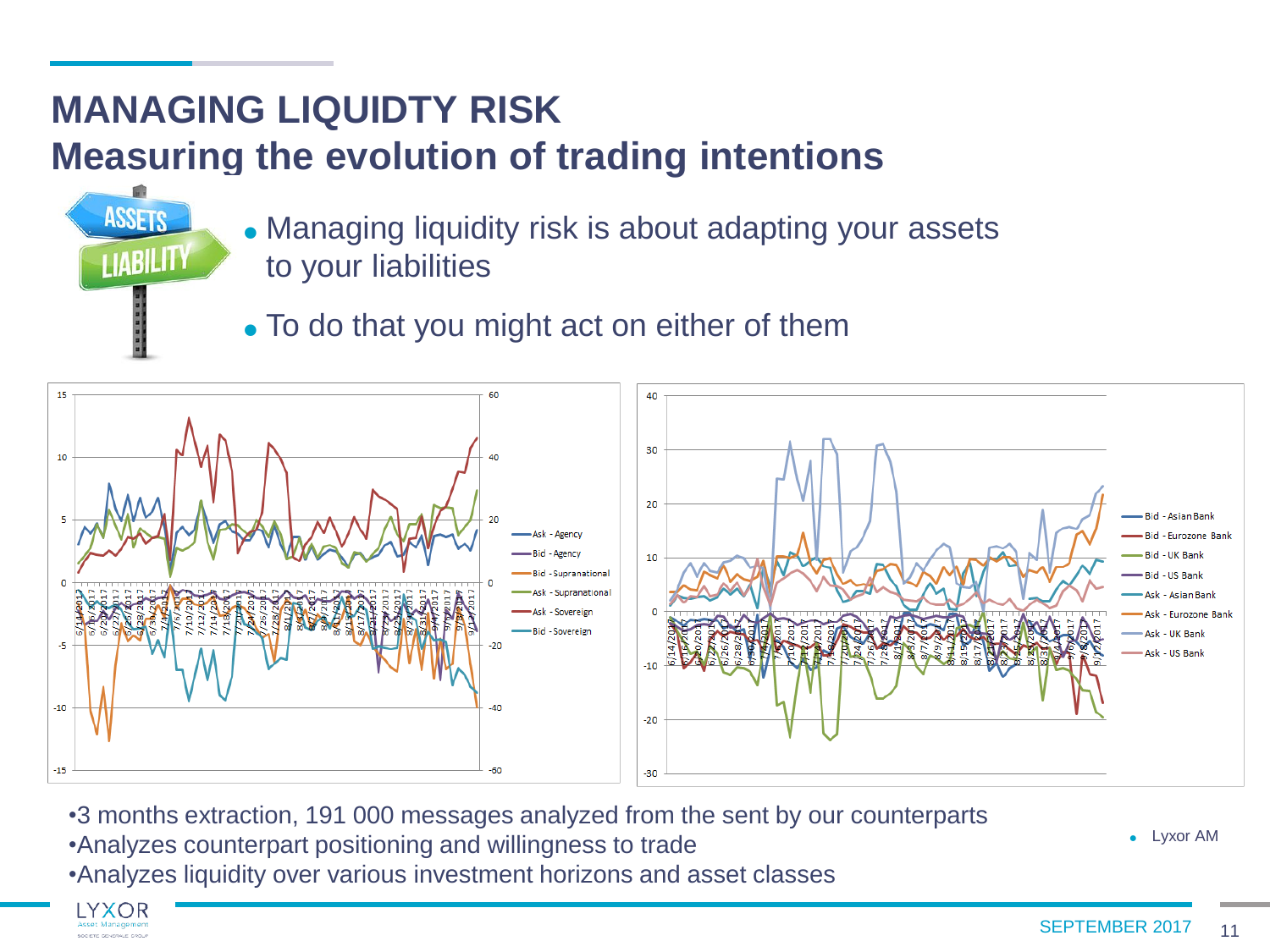### **MANAGING LIQUIDITY RISK Measuring historical asset liquidity**



#### **E-DATA LIQUIDITY a tool jointly developed by Lyxor and Euroclear**

- **Liquidity insight** for over 40,000 actively traded European bonds
- Based on **actual transactions** of Euroclear (who treats ~60% of bond volume in Europe)

Allows

- To manage **liquidity risk**
- To **improve performance**  (see next slide)

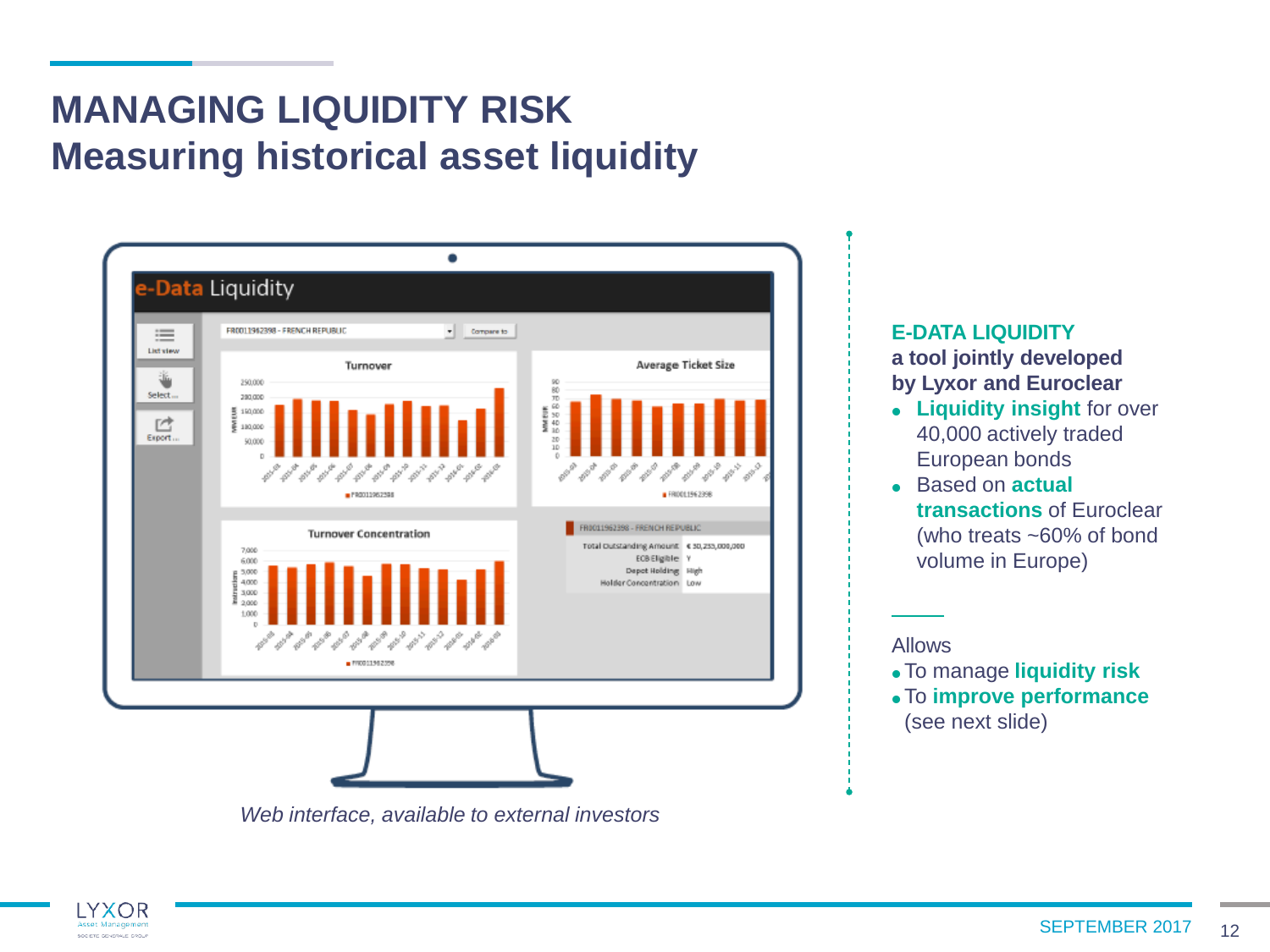## How does it work?

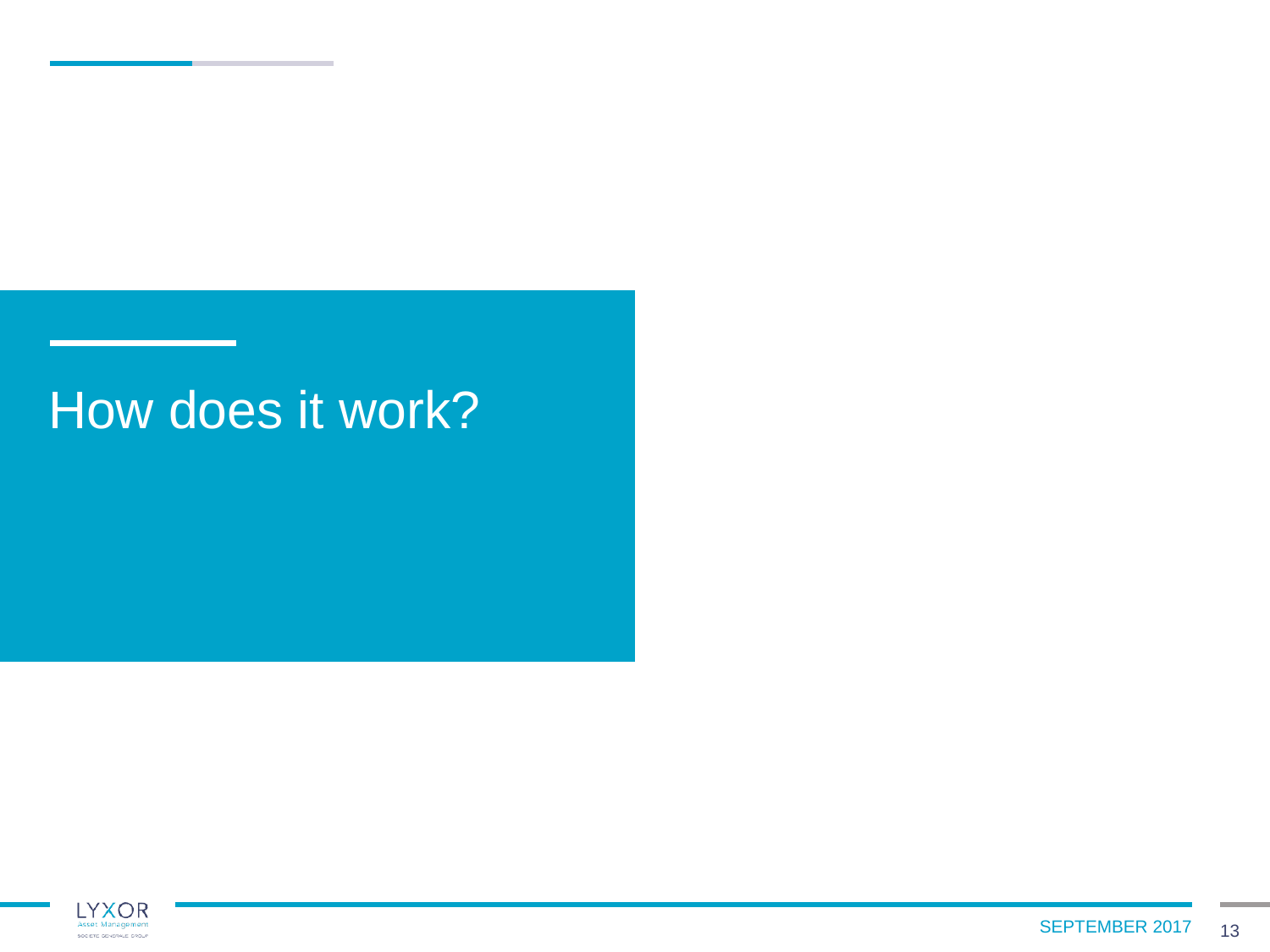#### **POTENTIAL USES**

#### **POTENTIAL ADVANTAGES FROM REPO-TRANSACTIONS**



**Generate a performance pickup**  by engaging in a temporary transaction with a bank that provides an asset in exchange with a higher capital charge

> **Temporarily convert the fund into cash** without selling it (avoiding realizing profits or losses)

#### **REPO-TRANSACTION ILLUSTRATION**



Lyxor Eurogovies Risk Balanced is available on an **electronic trading platform (Elixium)**

The platform allows **two parties**, who might be unaware of each other's interests, to **agree** on **commercial terms**

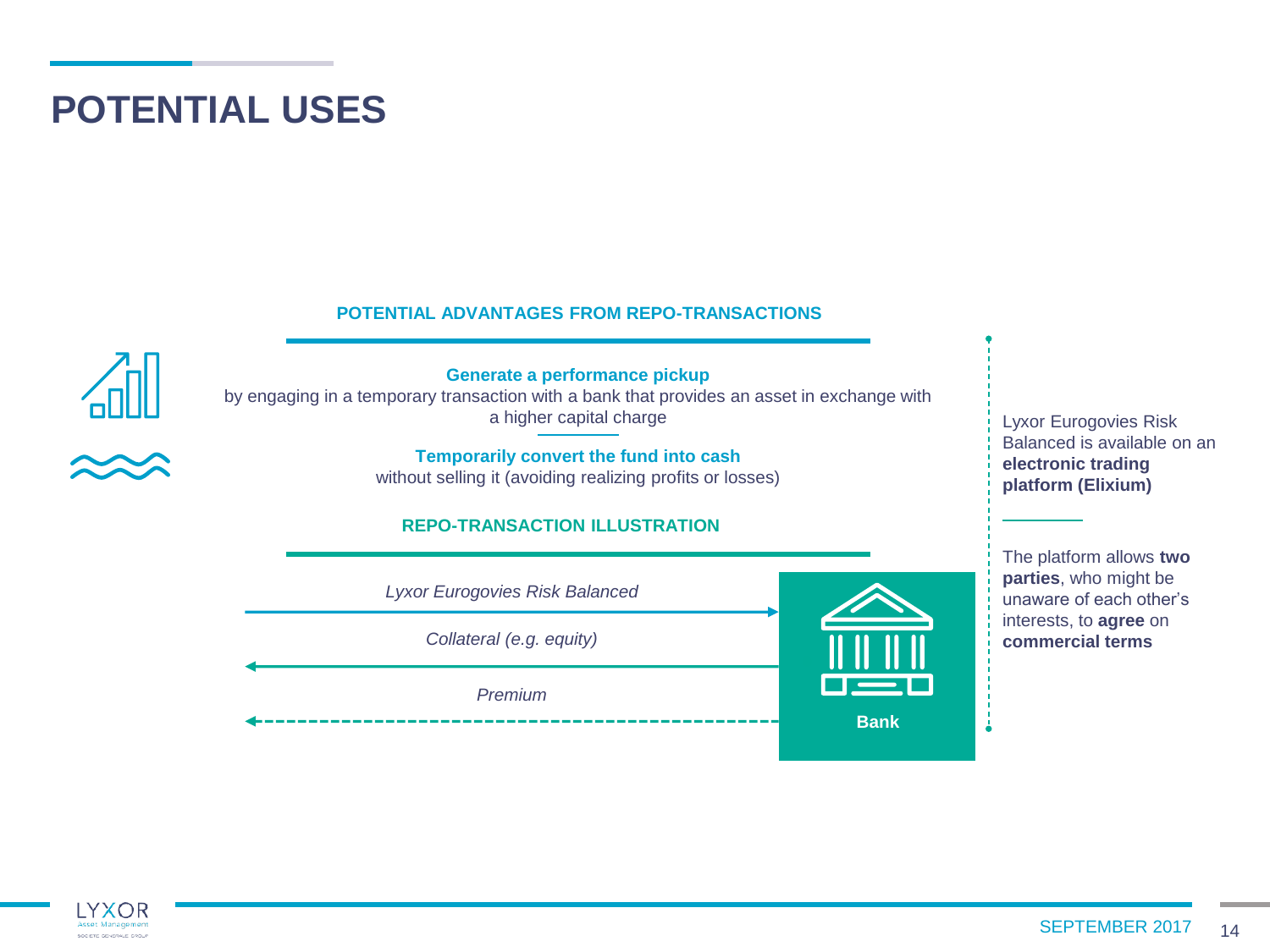### **FUND VERSUS DIRECT INVESTMENT What is the difference?**



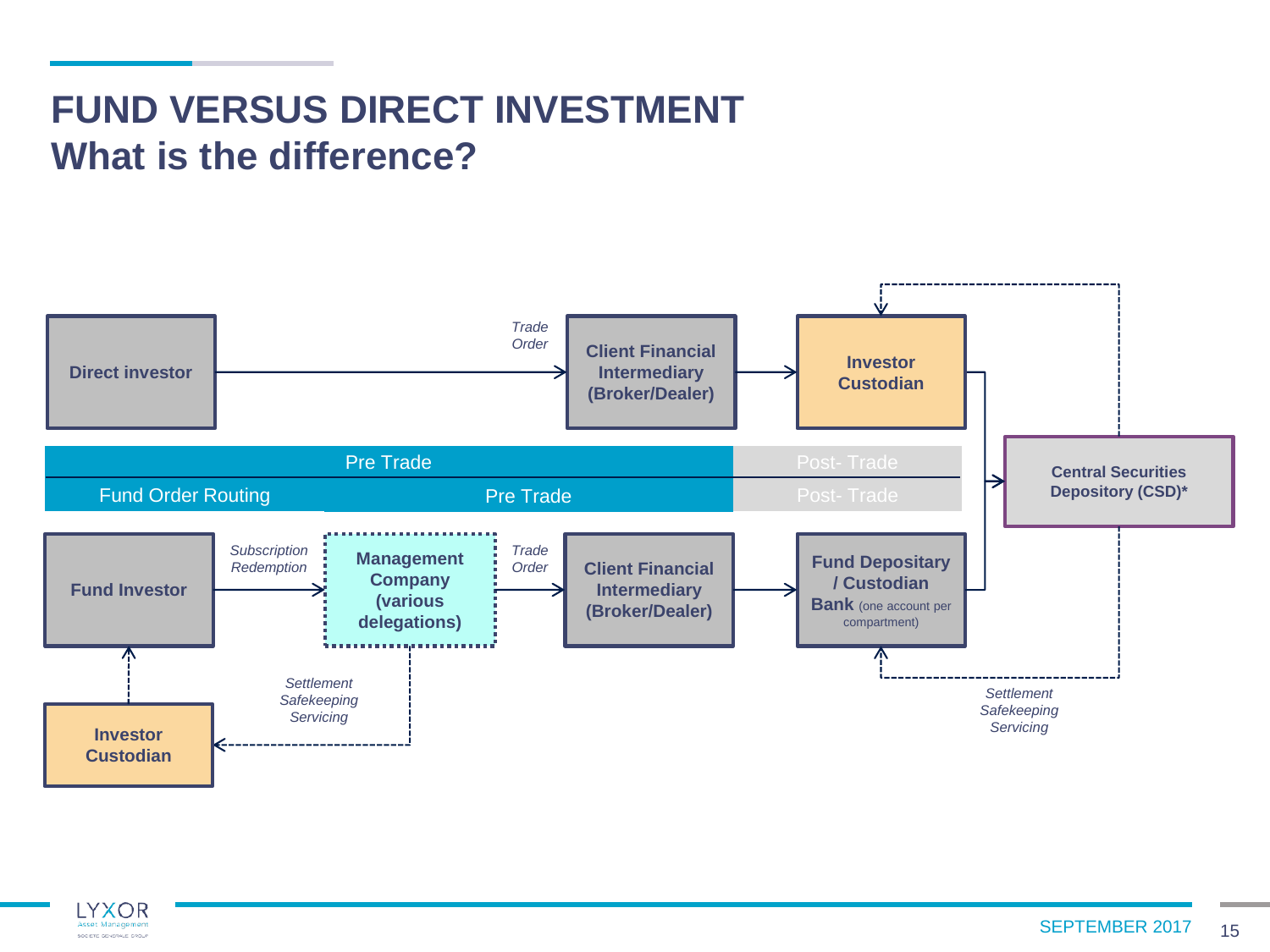### **FUND VERSUS DIRECT INVESTMENT The setup of a Luxembourg SICAV**



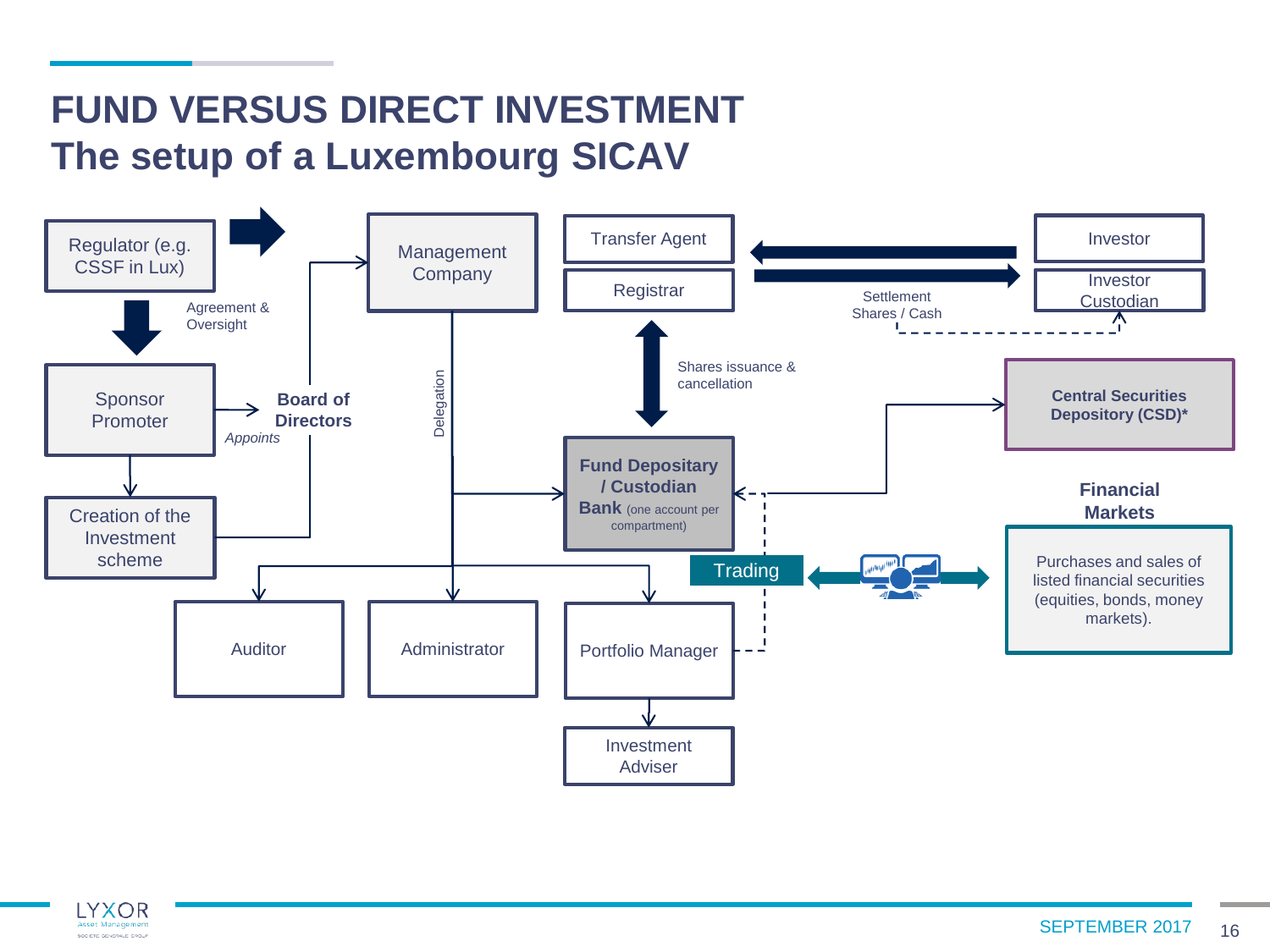### **FUND VERSUS DIRECT INVESTMENT Fund's primary market access**

| <b>SUBSCRIPTION / REDEMPTION</b> |                  |                    |                              |  |  |  |  |  |
|----------------------------------|------------------|--------------------|------------------------------|--|--|--|--|--|
| <b>SUBSCRIPTION</b>              | <b>VALUATION</b> | <b>NAV</b>         | <b>SUBSCRIPTION</b>          |  |  |  |  |  |
| <b>REDEMPTION DEADLINE</b>       | <b>DAY</b>       | <b>PUBLICATION</b> | <b>REDEMPTION SETTLEMENT</b> |  |  |  |  |  |
| 11:00 $am - Paris$ Time          | D                | $D + 1$            | $D+2$                        |  |  |  |  |  |
| of valuation day                 | Daily            | business day       | business days                |  |  |  |  |  |

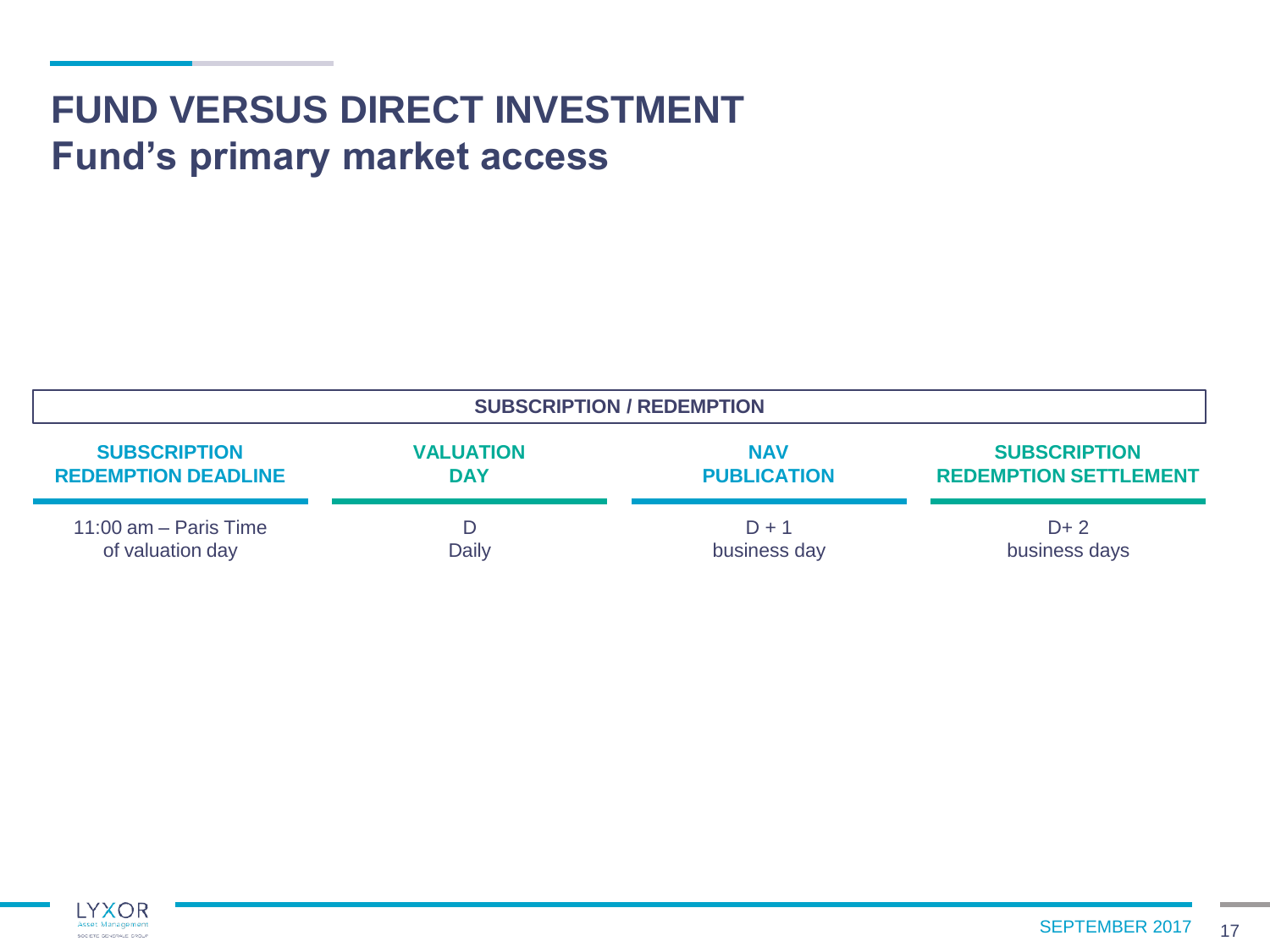#### **BIOGRAPHIES**



**JEAN SAYEGH**

**Head of Fixed Income**

Principal Portfolio Manager Fixed Income

Joined Lyxor in 2008 to manage index funds

Head of treasury management and forex operations for structured asset management (2006)

Master degree in Finance from ESCP-EAP and bachelor degree in **Economics** 



**THIBAUT GIRE**

#### **Portfolio Manager**

Joined Lyxor's Eurogovies Risk Balanced investment team in 2017

Joined Société Générale in 2012 as a quantitative analyst on exotic equity/hybrid derivatives

Ecole Centrale Paris and Master degree in financial mathematics from the University Paris VI (DEA El Karoui)



#### **VINCENT POUDEROUX**

#### **Quantitative Engineer**

Joined Lyxor's Fixed Income team in June 2017

Joined Societe Generale Group in 2007 as a Quantitative Analyst within SGAM AI Funds of Hedge Funds activity

Paris IX Dauphine University, Master Mathematics, Informatics and Applications to Social Sciences from the Pantheon Sorbonne University and Master of Statistical and Numerical Ingeneering from the Lille 1 **University** 

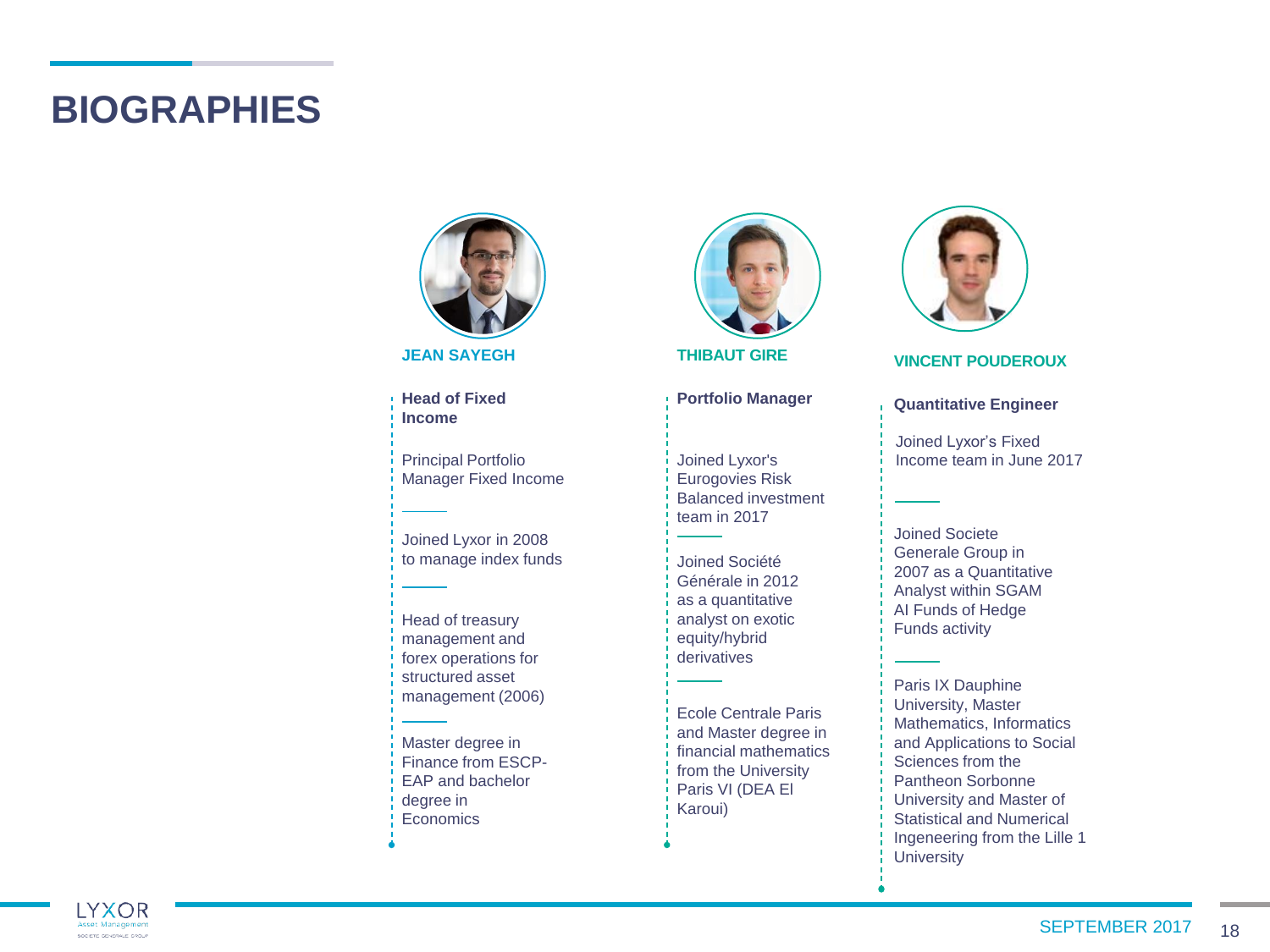### **DISCLAIMER (1/2)**

The circumstances in which this publication has been produced are such that it is not appropriate to characterise it as independent investment research as referred to in MiFID and that it should be treated as a marketing communication even if it contains a research recommendation. This publication is also not subject to any prohibition on dealing ahead of the dissemination of investment research. However, Lyxor is required to have policies to manage the conflicts which may arise in the production of its research, including preventing dealing ahead of investment research.

This material has been prepared solely for informational purposes only and does not constitute an offer, or a solicitation of an offer, to buy or sell any security or financial instrument, or to participate in any investment strategy. This material does not purport to summarize or contain all of the provisions that would be set forth in any offering memorandum. Any purchase or sale of any securities may be made only pursuant to a final offering memorandum. No advisory relationship is created by the receipt of this material. This material should not be construed as legal, business or tax advice. A more robust discussion of the risks and tax considerations involving in investing in a fund is available from the more complete disclosures incorporated into the offering documentation for such fund.

This material has not been prepared in regard to specific investment objectives, financial situations, or the particular needs of any specific entity or person. Investors should make their own appraisal of the risks and should seek their own financial advice regarding the appropriateness of investing in any securities or financial instrument or participating in any investment strategy. Before you decide to invest in any account or fund, you should carefully read the relevant client agreements and offering documentation. No representation is made that your investment objectives will be achieved. This material is not intended for use by retail customers.

Any descriptions involving investment process, risk management, portfolio characteristics or statistical analysis are provided for illustrative purposes only, will not apply in all situations, and may be changed without notice. Past performance is not indicative of future results, and it is impossible to predict whether the value of any fund or index will rise or fall over time.

While the information in this material has been obtained from sources deemed reliable, neither Société Générale ("SG"), Lyxor Asset Management S.A.S. ("Lyxor AM") nor their affiliates guarantee its accuracy, timeliness or completeness. We are under no obligation to update or otherwise revise such information if and when it changes. Any opinions expressed herein are statements of our judgment on this date and are subject to change without notice. SG, Lyxor AM and their affiliates assume no fiduciary responsibility or liability for any consequences, financial or otherwise, arising from an investment in any security or financial instrument described herein or in any other security, or from the implementation of any investment strategy. Lyxor AM and its affiliates may from time to time deal in, profit from the trading of, hold, have positions in, or act as market-makers, advisers, brokers or otherwise in relation to the securities and financial instruments described herein. Service marks appearing herein are the exclusive property of SG and its affiliates, as the case may be.

Hedge funds may invest in futures and other derivative instruments. Futures trading and other derivatives may permit extremely high degrees of leverage and expose the funds to, among other things, volatility, market illiquidity, market risks, legal risks and operational risks. Hedge funds may be exposed to risks relating to non-domestic markets, including, without limitation, risks relating to currency exchange, tax, lack of liquidity, market manipulation, political instability and transaction costs. An investment in a hedge fund is subject to a total loss.